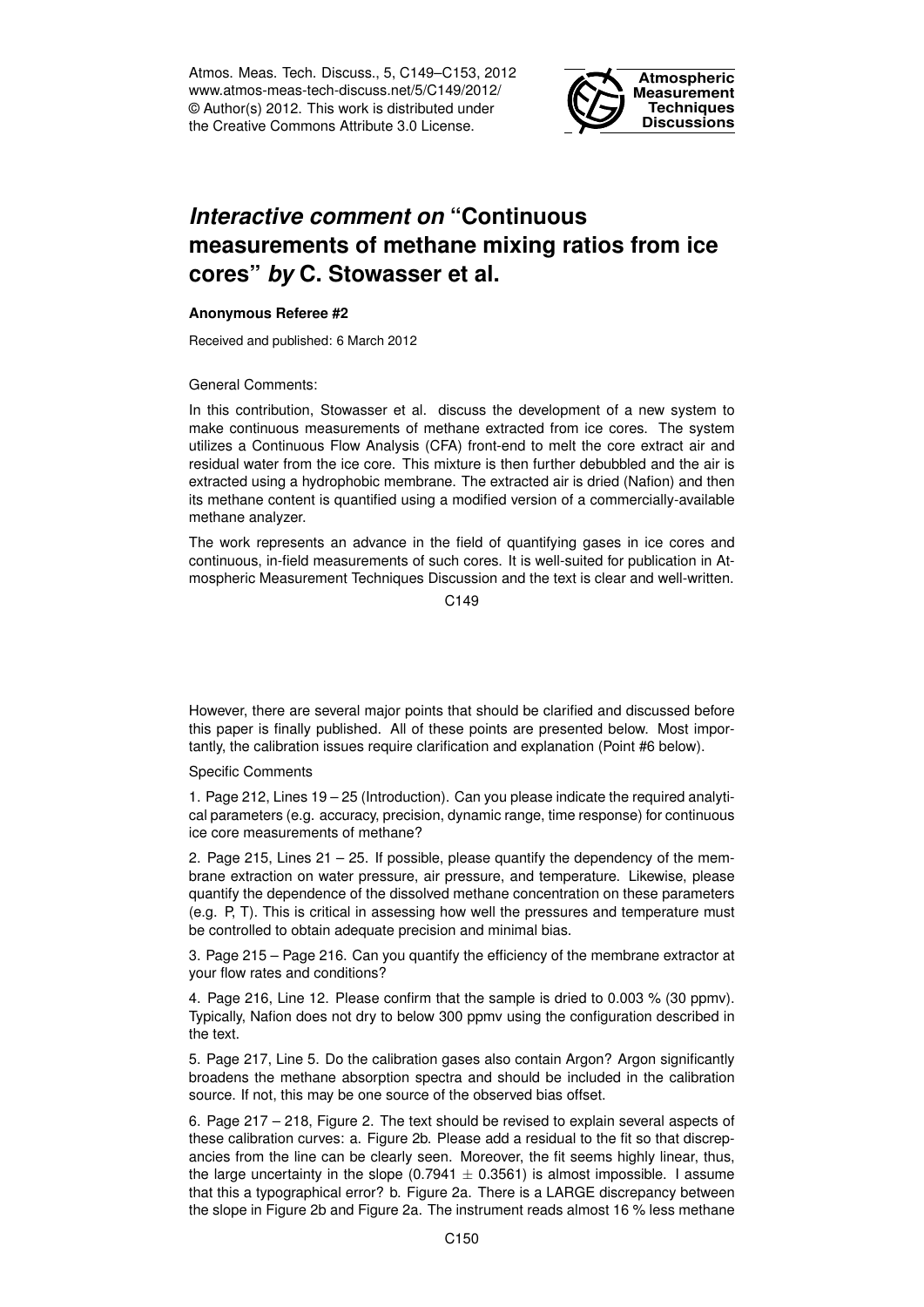than it should based on the pure gas calibrations. It is critical to discuss the sources of this low reading. Is the membrane extractor inefficient? Is there a substantial amount of methane still left in the water? Is it an instrument issue? Likewise, it is almost impossible for these spectroscopic instruments to have a non-zero intercept (the intercept is typically < 1 ppbv). Thus, the observed 12 ppbv offset is highly improbable, suggesting that the calibration response is non-linear and more standards are required. Please discuss these issues and possible reasons for this behavior in the text. c. The authors conclude that the data presented in Figure 2b are more accurate partially due to the wider dynamic range of calibration. This is not true. The instrument calibration should span the measurement range as closely as possible. This accounts for the slightly non-linear response of the analyzer over a wider dynamic range. Thus, although there is less uncertainty in the slope of the fit line with a wider dynamic range, the accuracy of the instrument over the measurement range is worse. So, it is not true that using larger differences in the CH4 mixing ratios in the field would improve the instrument accuracy. d. Was the instrument zero checked (e.g. on dry nitrogen or similar)? If so, why weren't the calibration curves in Figure 2a and 2b forced through zero? e. Please note that it is critical to address these calibration issues (specifically point 6b above) in order for rest of the data to be interpreted.

7. Page 219 – 220 (Figure 3). Please add a few more details to the stability plot and discussion: a. The noise present in Figure 3a is clearly not "white noise" and shows discrete "drop-out" behavior. Why do you observe these sporadic, low readings? b. Can you please overlay the pure gas data discussed on Page 219 (Line 22 onwards) onto Figure 3? This would help the reader see the differences in the Allan variances and raw data. c. You conclude that the instabilities are due to the "gas extraction module". . . can you elaborate on this conclusion? Is it due to a change in the membrane efficiency? d. Since the calibration interval is 24 hours, can you estimate the 24 hour precision of the setup? It seems that providing a short-term Allan Variance (e.g. < 1 hour) is not relevant to the actual measured data presented in this paper. e. You also conclude that the WS-CRDS is using software signal smoothing to improve the

C151

short-term precision to below the Allan variance limit. Did the manufacturer provide any further information about this point? How does this smoothing affect linearity?

8. Page 222, Line 9. Can you estimate the orifice size of the needle valve?

9. Page 222, Line 24. Please note that CH4 does NOT interact with the cavity surfaces in any significant way. The observed smoothing is largely dominated by flow response time and dispersion.

10. Page 223, Line 7. Cavity-enhanced absorption spectrometry techniques must retain very clean flows to prevent fouling of the cavity mirrors. Yet, you removed the inlet filter. Was the gas prefiltered in another manner? Did the cavity foul (i.e. get dirty)? What happens if it does?

11. Page 224, Lines  $18 - 27$  (Figure 4b). The  $+25$  ppby bias is disturbing and welldiscussed in the paper. However, it is critical that this bias remain constant for this technique to be adopted. Is there any longer-term data suggesting that this bias remains at +25 ppbv? If not, does the setup need to be calibrated using a GC system during every run?

12. General – It should be noted that the WS-CRDS instrument only measures 12CH4 and does NOT measure 13CH4. Thus, changes in the isotope ratio of methane will lead to erroneous methane readings. Please discuss this effect and its potential magnitude for ice core studies.

13. Figure 1 – Please clarify to better describe the debubbler and pressure decoupling unit. I realize that these are discussed in some of the references; however, a more detailed picture (and discussion) in this paper would be very beneficial to describing the system.

Technical Corrections

1. Page 214, Line 5: Change "is to a high degree automated," to "is, to a high degree, automated,"